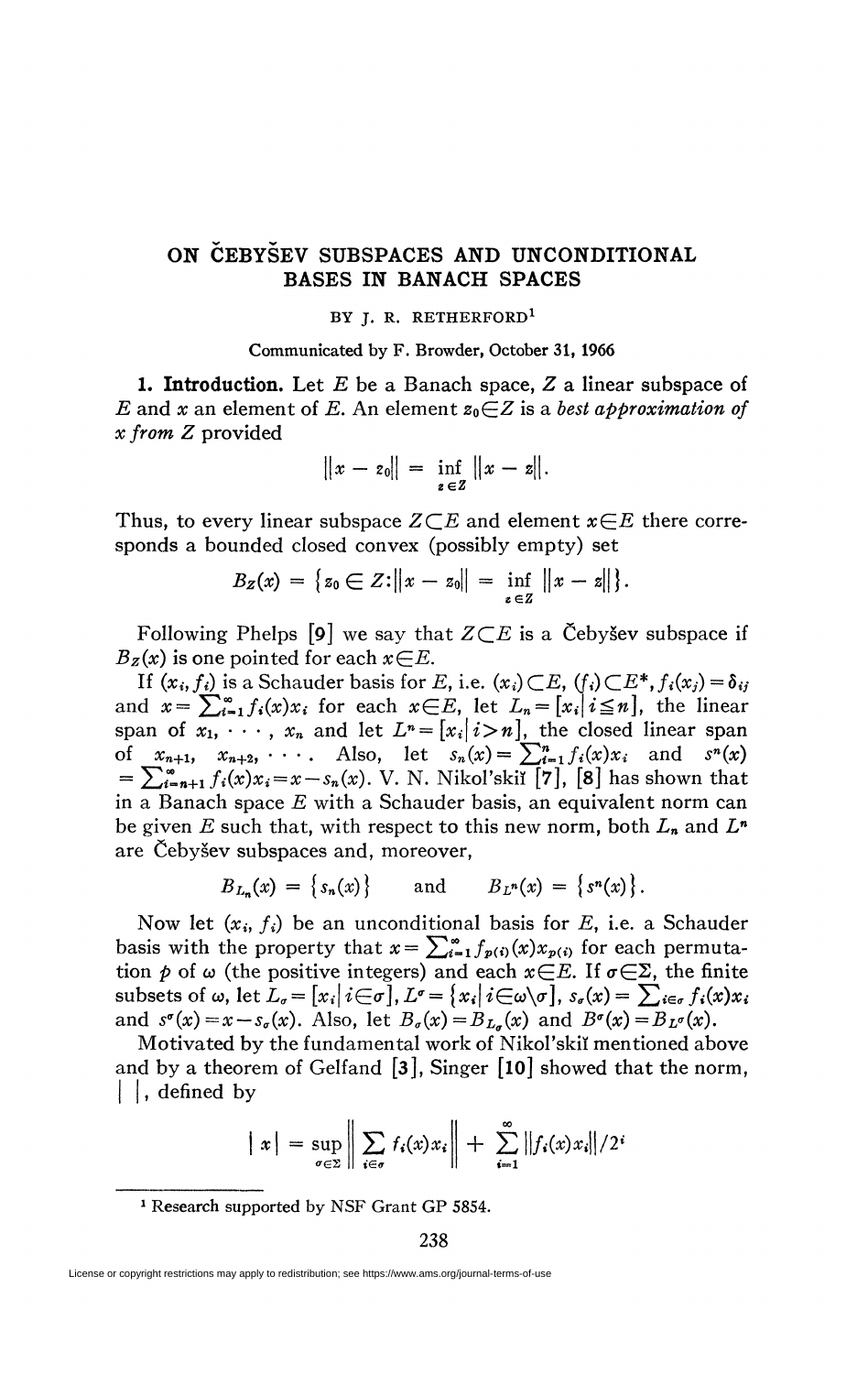is equivalent to the original norm of  $E$  and that with respect to  $\vert \ \vert$ ,  $L^{\sigma}$  is a Čebyšev subspace and  $B^{\sigma} = \{s^{\sigma}(x)\}.$ 

In [lO] and later in **[il]** Singer raised the following problems: In a Banach space *E* with an unconditional basis, can *E* be given an equivalent norm making (i)  $L_{\sigma}$  a Čebyšev subspace with  $B_{\sigma}(x)$  $=\{s_{\sigma}(x)\}\)$  for each  $x \in E$  and  $\sigma \in \Sigma$ ? (ii) both  $L_{\sigma}$  and  $L^{\sigma}$  Cebysev subspaces with  $B_{\sigma}(x) = \{s_{\sigma}(x)\}\$  and  $B^{\sigma}(x) = \{s^{\sigma}(x)\}\$  for each  $x \in E$ and  $\sigma \in \Sigma$ ?

The purpose of this note is to give an affirmative answer to (ii) (and hence to (i)).

Before proceeding to this result let us call attention to the interesting "Nikol'skiï" norm introduced by V. Istratescu **[5].** 

**2. The norm.** M. M. Grinblyum [4] (see also M. M. Day **[2])** has shown that if  $(x_i, f_i)$  is an unconditional basis for a Banach space E then there is a  $K \geq 1$  such that

$$
(2.1) \quad \sup_{\sigma \in \Sigma} \left\| \sum_{i \in \sigma} f_i(x) x_i \right\| \leq K \|x\| \quad \text{for each } x \in E.
$$

2.2. LEMMA. Let  $(y_i)$  be a sequence in E and let  $(a_i)$  be a sequence of *scalars. Then, for each*  $\sigma \in \Sigma$ ,

$$
\left\|\sum_{i\in\sigma} a_i y_i\right\| \leq 4 \sup_{i\in\sigma} |a_i| \sup_{\beta\in\sigma} \left\|\sum_{i\in\beta} y_i\right\|.
$$

Lemma 2.1 is proved in  $\lceil 6 \rceil$  in the generality of locally convex spaces and numerous applications of the inequality are given.

2.3. COROLLARY. If  $(x_i, f_i)$  is an unconditional basis for  $E$ ,  $(a_i)$ *and* ( $\epsilon_i$ ) sequences of scalars with  $|\epsilon_i| \leq 1$  then

$$
\left\| \sum_{i=1}^n \epsilon_i a_i x_i \right\| \leq 4K \left\| \sum_{i=1}^n a_i x_i \right\|
$$

*where K satisfies* (2.1).

2.3 has been given previously by Bessaga and Pelczynskï **[l].** 

2.4. LEMMA. A series  $\sum_{i=1}^{\infty} y_i$  in E is unconditionally convergent if *and only if*  $\sum_{i=1}^{\infty} |f(y_i)|$  *converges uniformly for*  $||f|| \leq 1$ ,  $f \in E^*$ .

For a proof of 2.4 see **[ll].** Let us observe that the part of Lemma 3.4 we need follows immediately from Lemma 2.2.

2.5. THEOREM. Let  $(x_i, f_i)$  be an unconditional basis for a Banach *space E (with norm*  $|| \ ||$ ) and for each  $x \in E$  let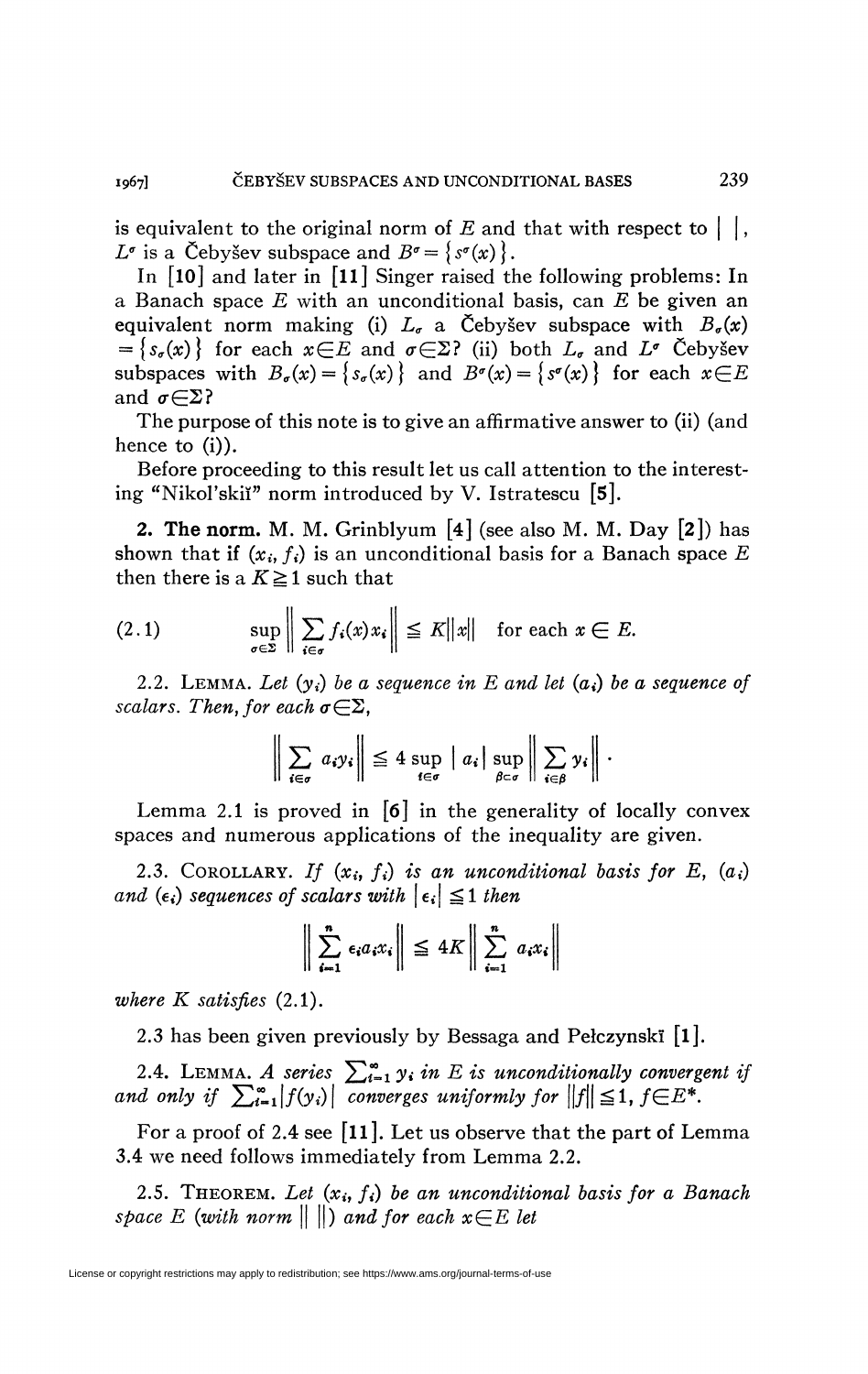240 J. R. RETHERFORD **[March** 

$$
|||x||| = \sup_{||f|| \leq 1} \sum_{i=1}^{\infty} |f_i(x)f(x_i)| + \sum_{i=1}^{\infty} ||f_i(x)x_i||/2^i
$$

## *then*

(i)  $||| |||$  *is norm on E equivalent to*  $|| ||$ , *in fact*  $||x|| \leq |||x|| | \leq 6K||x||$ , where  $K$  satisfies  $(2.1)$ ,

(ii) with respect to  $\|\|\ \|$ ,  $L_{\sigma}$  and  $L^{\sigma}$  are CebySev subspaces with  $B_{\sigma}(x) = \{s_{\sigma}(x)\}\$ and  $B^{\sigma}(x) = \{s^{\sigma}(x)\}\$ for each  $x \in E$  and  $\sigma \in \Sigma$ .

**PROOF.** Let  $f \in E^*$ ,  $||f|| \leq 1$ . Choose  $\epsilon_i$ ,  $|\epsilon_i| = 1$  such that

$$
\sum_{i=1}^{\infty} |f_i(x)f(x_i)| = \left|f \sum_{i=1}^{\infty} \epsilon_i f_i(x)x_i\right|
$$

then by 2.3 we have

$$
\sum_{i=1}^{\infty} |f_i(x)f(x_i)| \leq \bigg\|\sum_{i=1}^{\infty} \epsilon_i f_i(x)x_i\bigg\| \leq 4K||x||.
$$

Also,  $||f_i(x)x_i|| \leq 2K||x||$ , whence

$$
|||x||| \leq 6K||x||.
$$

Also,

$$
||x|| = \sup_{||f|| \le 1} |f(x)| \le \sup_{||f|| \le 1} \sum_{i=1}^{\infty} |f_i(x)f(x_i)| \le |||x|||.
$$

That  $||| \cdot |||$  is indeed a norm is clear and (i) holds. To see that (ii) holds let  $\sigma \in \Sigma$  and let  $y = \sum_{i \in \sigma} b_i x_i \in L_\sigma$ . Then for  $x = \sum_{i=1}^{\infty} f_i(x) x_i \in E$ 

$$
|||x-y||| = \sup_{\substack{\mathbf{i}|f||\leq 1\\ \mathbf{i}\in\sigma}} \left[ \sum_{i\in\sigma} |(f_i(x)-b_i)f(x_i)| + \sum_{i\in\omega\setminus\sigma} |f_i(x)f(x_i)| \right]
$$
  
(2.6) 
$$
+ \sum_{i\in\sigma} ||(f_i(x)-b_i)x_i||/2^i + \sum_{i\in\omega\setminus\sigma} ||f_i(x)x_i||/2^i
$$

and it is clear that  $\inf_{y \in L_q} ||x-y||$  is attained when  $y = s_q(x)$  $=\sum_{i\in\sigma} f_i(x)x_i.$ 

Also, if  $i \in \sigma$  is such that  $b_i \neq f_i(x)$  then the third term on the right of (2.6) is not zero and it follows that, for  $y = \sum_{i \in \sigma} b_i x_i$ ,  $|||x-y|||$  $> \|\|x-s_{\bullet}(x)\|\|;$  i.e.,

 $B_{\sigma}(x) = \{s_{\sigma}(x)\}\$  for each  $x \in E$  and  $\sigma \in \Sigma$ .

A similar argument shows that  $B^{\sigma}(x) = \{s^{\sigma}(x)\}\)$  for each  $x \in E$  and  $\sigma \in \Sigma$ , and so (ii) holds.

With obvious modifications Theorem 2.5 extends easily to Fréchet spaces.